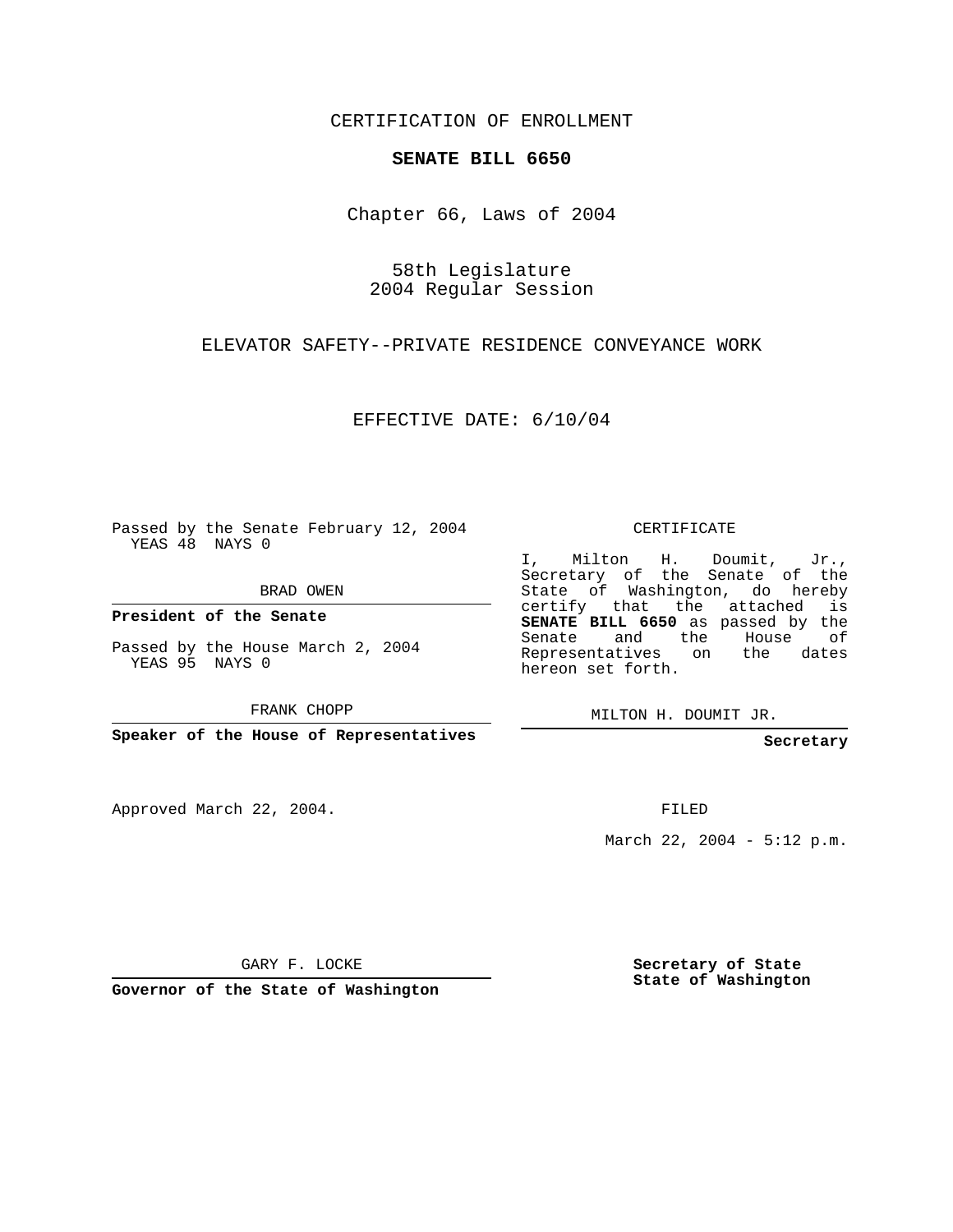## **SENATE BILL 6650** \_\_\_\_\_\_\_\_\_\_\_\_\_\_\_\_\_\_\_\_\_\_\_\_\_\_\_\_\_\_\_\_\_\_\_\_\_\_\_\_\_\_\_\_\_

\_\_\_\_\_\_\_\_\_\_\_\_\_\_\_\_\_\_\_\_\_\_\_\_\_\_\_\_\_\_\_\_\_\_\_\_\_\_\_\_\_\_\_\_\_

Passed Legislature - 2004 Regular Session

**State of Washington 58th Legislature 2004 Regular Session**

**By** Senators Keiser and Hewitt; by request of Department of Labor & Industries

Read first time 01/28/2004. Referred to Committee on Commerce & Trade.

 AN ACT Relating to providing the department of labor and industries with the rule-making authority to address recommendations of the elevator safety advisory committee relating to the licensing of private residence conveyance work; amending RCW 70.87.240; adding a new section to chapter 70.87 RCW; and creating a new section.

BE IT ENACTED BY THE LEGISLATURE OF THE STATE OF WASHINGTON:

 NEW SECTION. **Sec. 1.** The legislature finds that individuals performing conveyance work on private residence conveyances must be licensed by the department of labor and industries. However, the licensing requirements for this type of work need not be to the same level as those established for conveyance work in circumstances where the general public has access to the conveyances. The legislature further finds that the department of labor and industries should be given the authority to develop the licensing requirements for this type of work using the normal rule-making process established under chapter 34.05 RCW. Lastly, the legislature finds that private residence conveyance maintenance work that is performed by an owner or at the direction of the owner is exempt from licensing if the owner resides in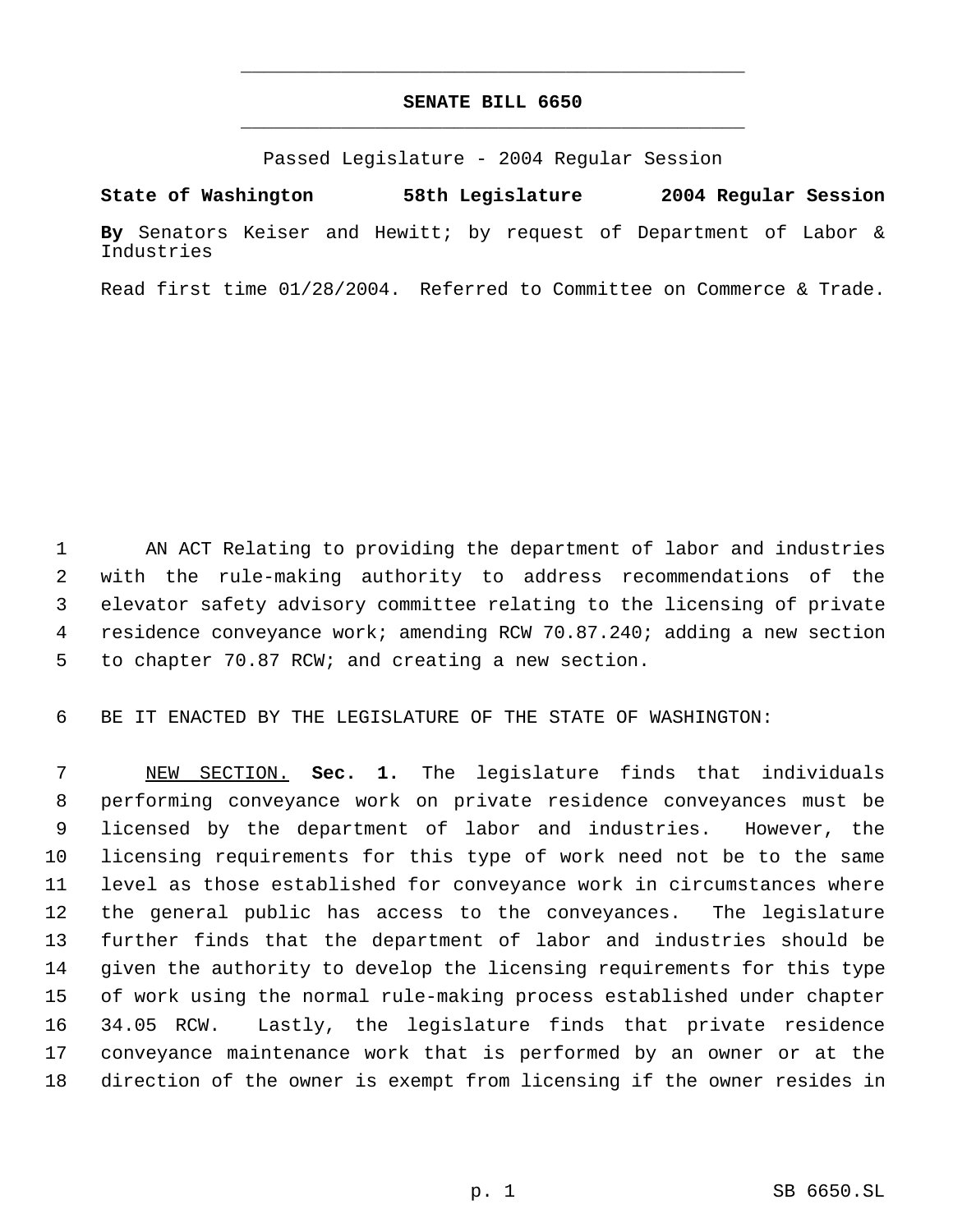the residence at which the conveyance is located and the conveyance is not accessible to the general public.

 **Sec. 2.** RCW 70.87.240 and 2003 c 143 s 2 are each amended to read as follows:

 (1) Any person, firm, public agency, or company wishing to engage in the business of performing conveyance work within the state must apply for an elevator contractor license with the department on a form provided by the department and be a registered general or specialty contractor under chapter 18.27 RCW.

 (2) Except as provided by RCW 70.87.270, any person wishing to perform conveyance work within the state must apply for an elevator mechanic license with the department on a form provided by the department.

 (3) An elevator contractor license may not be granted to any person or firm who does not possess the following qualifications:

 (a) Five years' experience performing conveyance work, as verified 17 by current and previous elevator contractors licensed to do business; or

 (b) Satisfactory completion of a written examination administered by the department on this chapter and the rules adopted under this chapter.

22 (4) Except as provided in subsection (5) of this section, section 23 3 of this act, and RCW 70.87.245, an elevator mechanic license may not be granted to any person who does not possess the following qualifications:

 (a) An acceptable combination of documented experience and education credits: Not less than three years' experience performing conveyance work, as verified by current and previous employers licensed to do business in this state or public agency employers; and

 (b) Satisfactory completion of a written examination administered by the department on this chapter and the rules adopted under this chapter.

 (5) Any person who furnishes the department with acceptable proof that he or she has performed conveyance work in the category for which a license is sought shall upon making application for a license and paying the license fee receive a license without an examination. The person must have: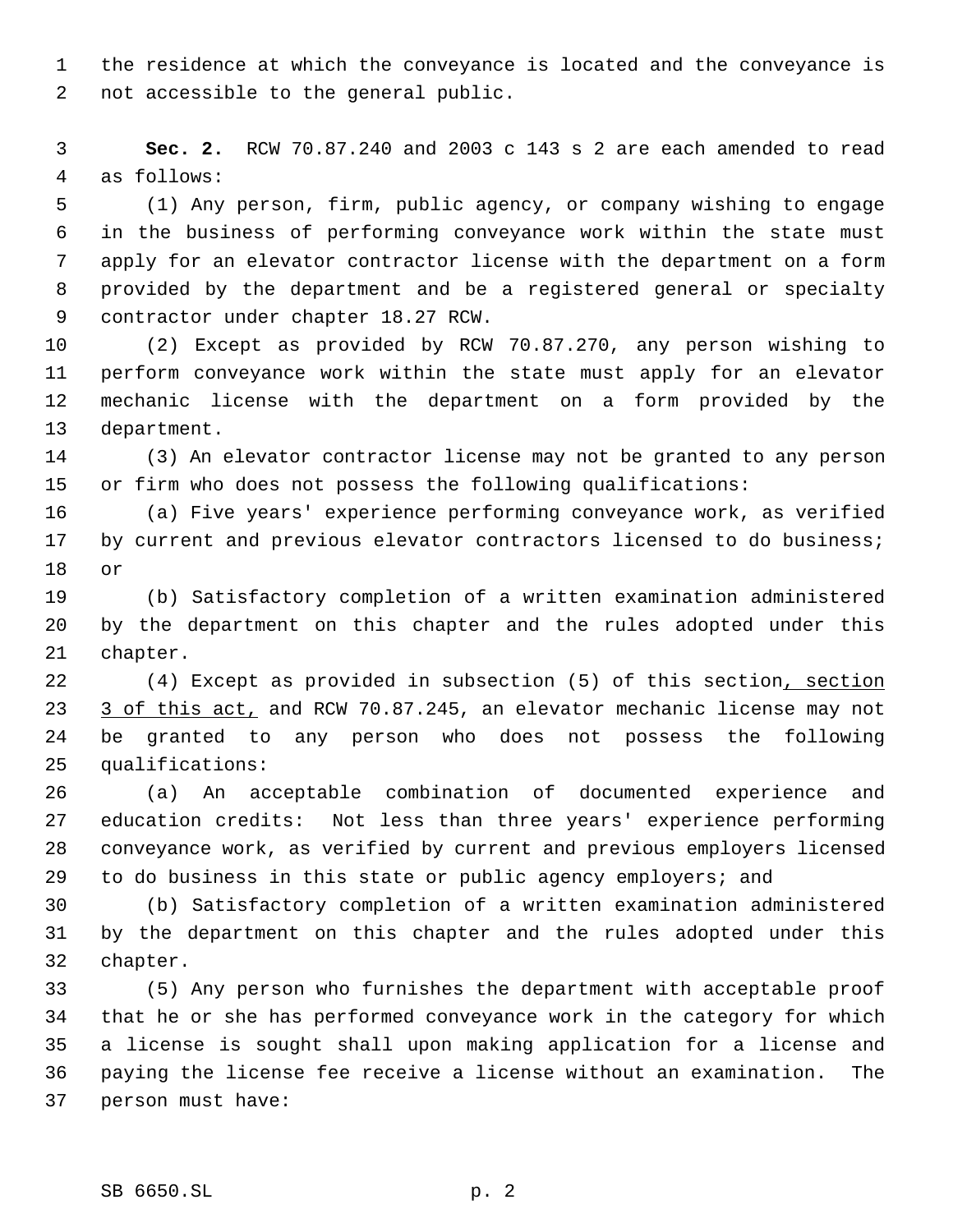(a) Worked without direct and immediate supervision for a general or specialty contractor registered under chapter 18.27 RCW and engaged in the business of performing conveyance work in this state. This employment may not be less than each and all of the three years immediately before March 1, 2004. The person must apply within ninety days after the effective date of rules adopted under this chapter establishing licensing requirements;

 (b) Worked without direct and immediate supervision for an owner exempt from licensing requirements under RCW 70.87.270 or a public agency as an individual responsible for maintenance of conveyances owned by the owner exempt from licensing requirements under RCW 70.87.270 or the public agency. This employment may not be less than each and all of the three years immediately before March 1, 2004. The person must apply within ninety days after the effective date of rules 15 adopted under this chapter establishing licensing requirements;

 (c) Obtained a certificate of completion and successfully passed the mechanic examination of a nationally recognized training program for the elevator industry such as the national elevator industry educational program or its equivalent; or

 (d) Obtained a certificate of completion of an apprenticeship program for an elevator mechanic, having standards substantially equal to those of this chapter, and registered with the Washington state apprenticeship and training council.

 (6) A license must be issued to an individual holding a valid license from a state having entered into a reciprocal agreement with the department and having standards substantially equal to those of this chapter, upon application and without examination.

 NEW SECTION. **Sec. 3.** A new section is added to chapter 70.87 RCW to read as follows:

 (1) The department shall, by rule, establish licensing requirements for conveyance work performed on private residence conveyances. These rules shall include an exemption from licensing for maintenance work on private residence conveyances performed by an owner or at the direction of the owner, provided the owner resides in the residence at which the conveyance is located and the conveyance is not accessible to the general public. However, maintenance work performed on private residence conveyances located in or at adult family homes licensed